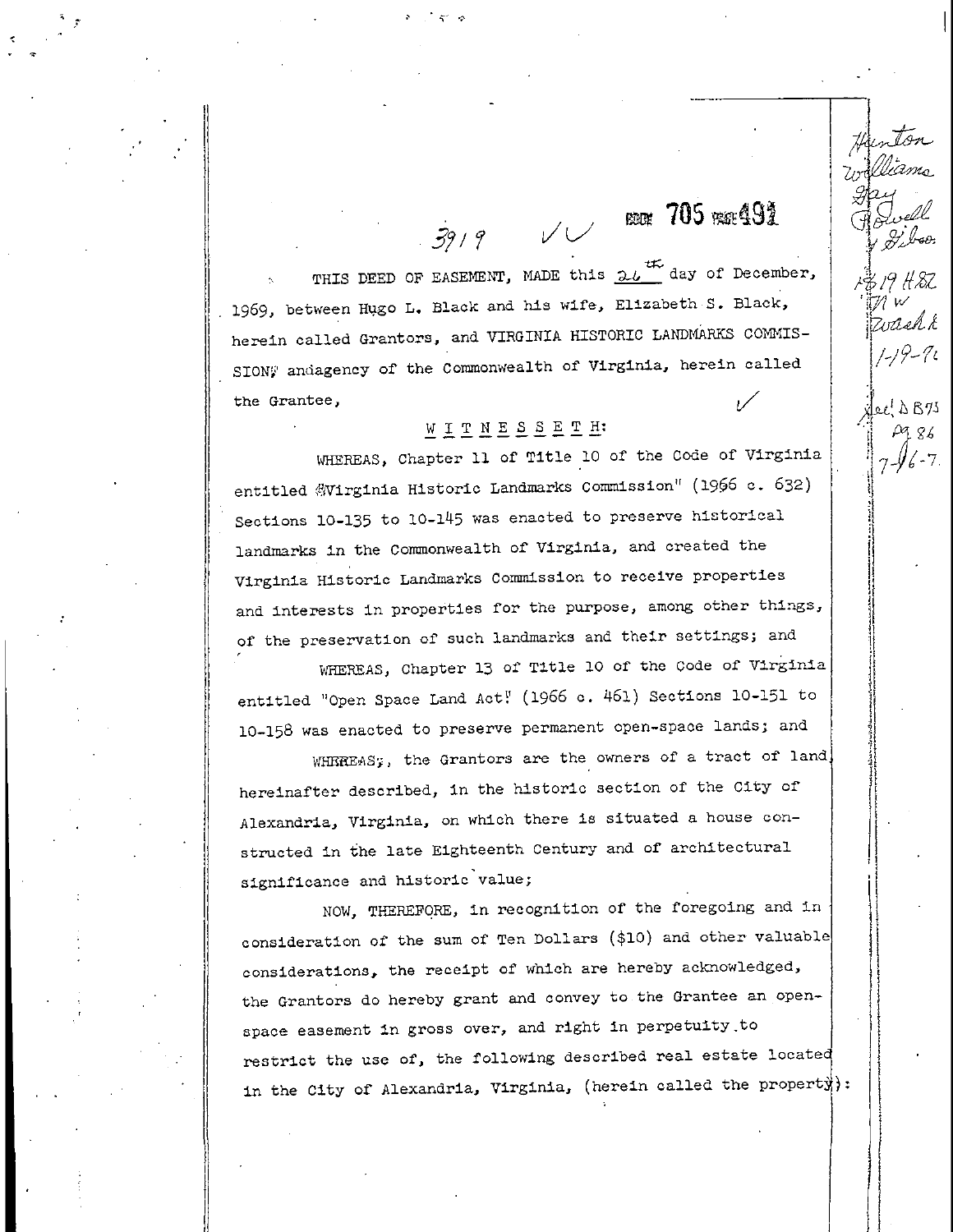#### BOOK 705 PAGE 492

All of that parcel of ground, with its improvements and appurtenances, located in the City of Alexandria, Virginia, upon which is erected No. 619 South Lee Street, and other improvements-, being more particularly bounded and described as follows, ,i to-wit:-

BEGINNING at a point on the west side of Lee Street at the middle of the square between Gibbon and Franklin Streets, said point being 176 feet 7 inches' north of Franklin Street; and running thence south on Lee Street 176 feet 7 Inches to the intersection of Lee and Franklin Streets; thence west along Franklin Street 124 feet 2 Inches; thence north parallel to Lee Street 76 feet 7 inches; thence west parallel to Franklin Street to a point on the east side of Fairfax Street; thence north to Fairfax Street 100 feet, more or less, to a point equidistant from Gibbon and Franklin Streets; thence east in a direct line 246 feet 10 inches to the point of beginning. Being the same properties which were acquired by Josephine F, Black by deeds duly of record among the Alexandria City land records, from B. B. Cain, Jr., and wife, and from Julia A. Devine, widow, et al., and by Hugo L. Black under the will of Josephine F. Black duly probated in the Circuit Court of the City of Alexandria, and In which Hugo L. Black has by deed of record duly conveyed a one-fifth', undivided Interest to Elizabeth S. Black.

The restrictions hereby imposed on the use of the property are in accord with the Commonwealth of Virginia's policy, as set forth In Acts, 1966, c.632, to preserve historical properties in the Commonwealth of Virginia, and in Acts., 1966, c.461, §2, to preserve scenic areas, to conserve lands and other natural resources and to preserve permanent open-space land, and the

-2-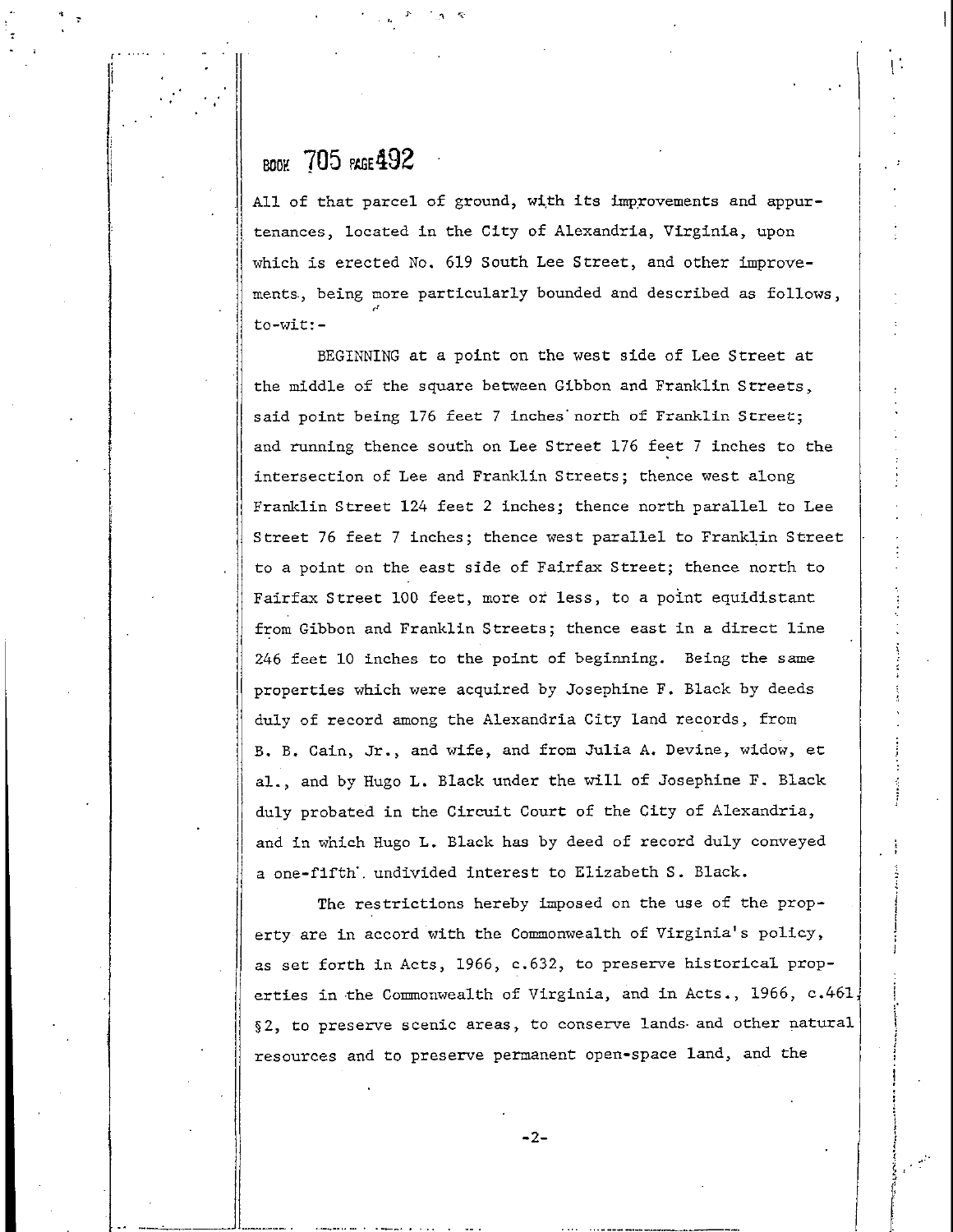### $B<sub>BOM</sub>$  705  $RSE493$

acts which the Grantors, their heirs, successors and assigns, so covenant to do and not to do upon the property, and the restrictions which the Grantee is hereby entitled to enforce shall be as follows:

1. The manor house will be maintained and preserved in its present state as nearly as practicable, though structual changes, alterations, additions or improvements as would not in the opinion of Grantee fundamentally alter the historic character of the house may be made thereto by the owner, provided that the prior written approval of Grantee to such change, alteration, addition or improvement shall have been obtained,

2. No building or structure shall be built or maintained on the property other than (i) the manor house, (ii) the old carriage house and adjoining servants' quarters and (iii) a garage; provided, however, that after the date of this Deed of Easement, no building or structure described in (ii) shall be altered, restored, renovated or extended and no structure described in (iii) constructed except in a vay that would in opinion of Grantee be in keeping with the historic character of the house, and provided that the prior.written approval of Grantee to such action shall have been obtained,

3. No industrial or commercial activities shall be carried on on the property except such as can be carried on from the buildings or structures described in 2 above without alteration of their external appearance,

4. The property shall not be subdivided.

5. No sign, billboards or outdoor advertising structure shall be displayed on the property other than one sign not exceeding two feet by three feet for each of the following purposes; (i) to state the name of the property and the name and address of the occupant, (ii) to advertise an activity permitted

-3-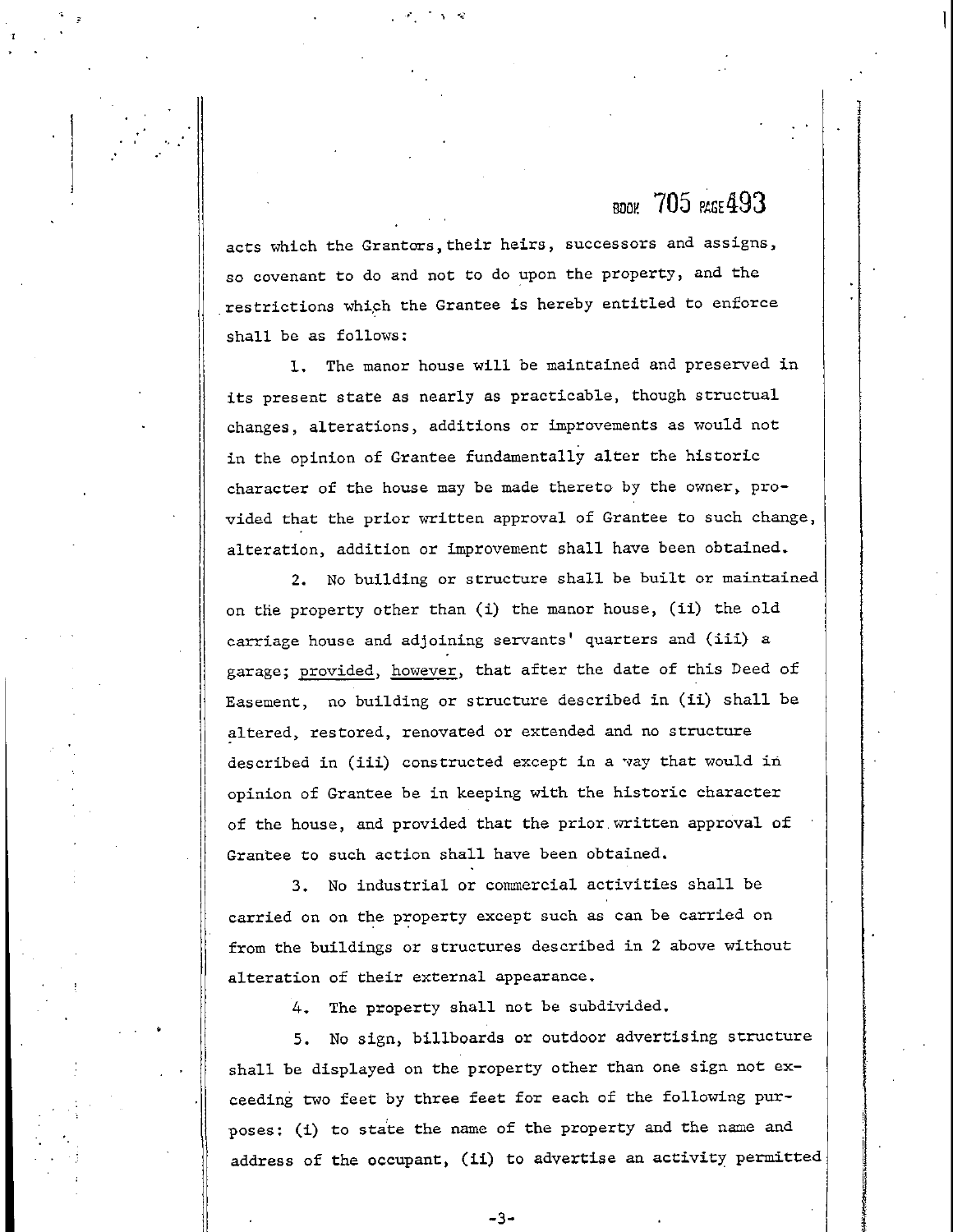## $_{\text{BDW}}$  . 705 wife494

under paragraph 3 above, and (iii) to advertise the property for sale or rental; provided, however, that this paragraph 5 shall not limit the Grantee's right, hereinafter described, to display on the property, at its discretion, a small marker or sign evidencing its ownership of the easement granted herein.

6. No dump of ashes, sawdust, bark, trash, rubbish or any other unsightly or offensive material shall be permitted on the property visible from the streets.

The Grantee and its representatives may enter the property (i) from time to time for the purpose only of inspection and enforcement of the terms of the easement granted herein, and (ii) in its discretion to erect a single marker or sign, not exceeding two feet by two feet, which states the name of the Grantee and advises that the Grantee owns the easement granted herein.

Although this open-space easement in gross will benefit the public in the ways recited above, nothing herein shall be construed to convey a right to the public of access or use of the property, and the Grantors, their heirs, successors and assigns shall retain exclusive right to such access and use, subject only to the provisions herein recited.

Acceptance by the Virginia Historic Landmarks Commission \_of this conveyance is authorized by Sections 10-138 and 10-142 of the Code of Virginia, and by such acceptance below the Commis $\frac{1}{1}$ sion designates the property described above as a certified landmark.

WITNESS the following signatures and seals:

-4-